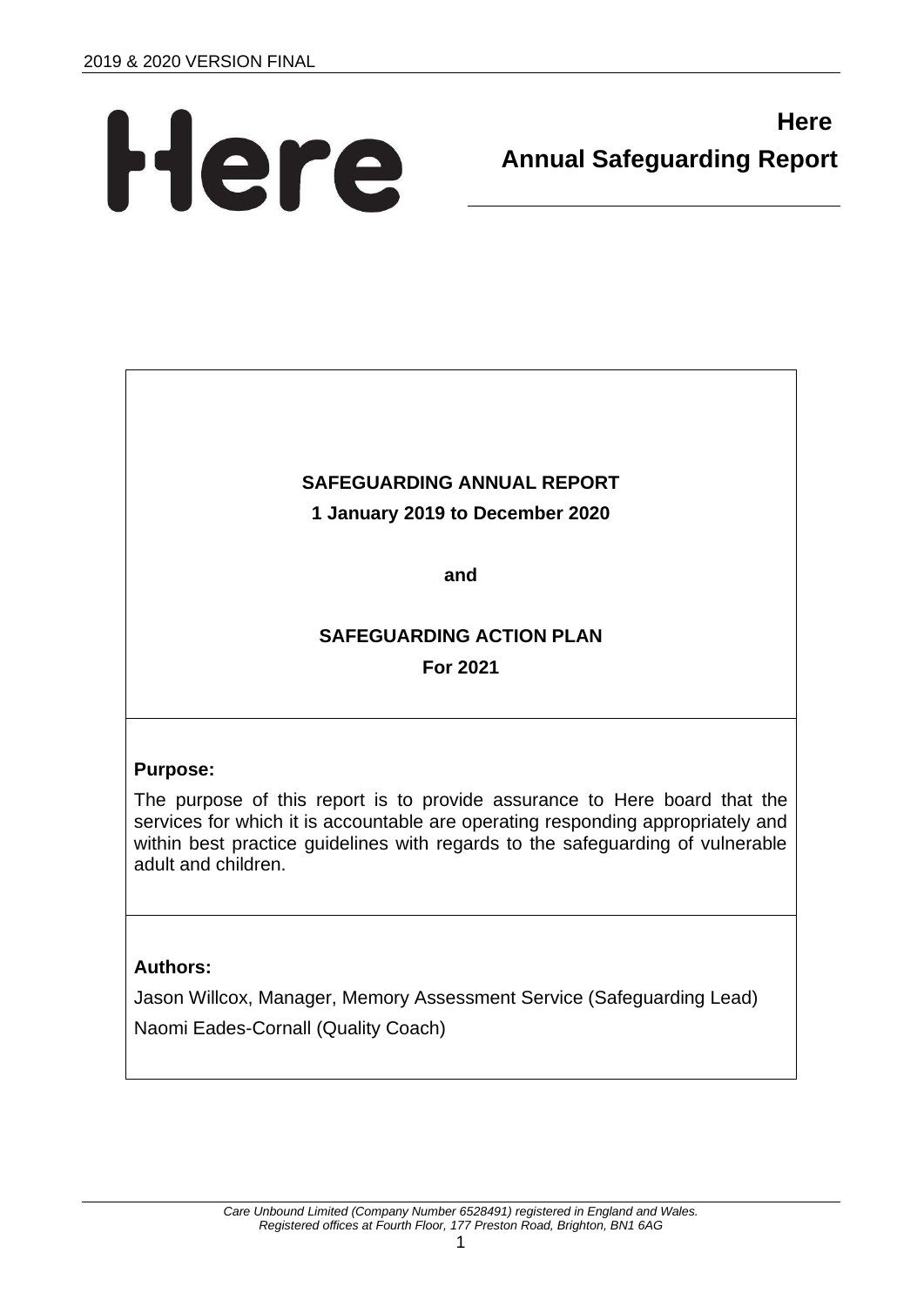# **Contents**

| $\overline{2}$ |     |  |  |  |  |  |
|----------------|-----|--|--|--|--|--|
|                |     |  |  |  |  |  |
|                |     |  |  |  |  |  |
| 2.3            |     |  |  |  |  |  |
|                |     |  |  |  |  |  |
|                |     |  |  |  |  |  |
|                |     |  |  |  |  |  |
| 3 <sup>1</sup> |     |  |  |  |  |  |
|                | 3.1 |  |  |  |  |  |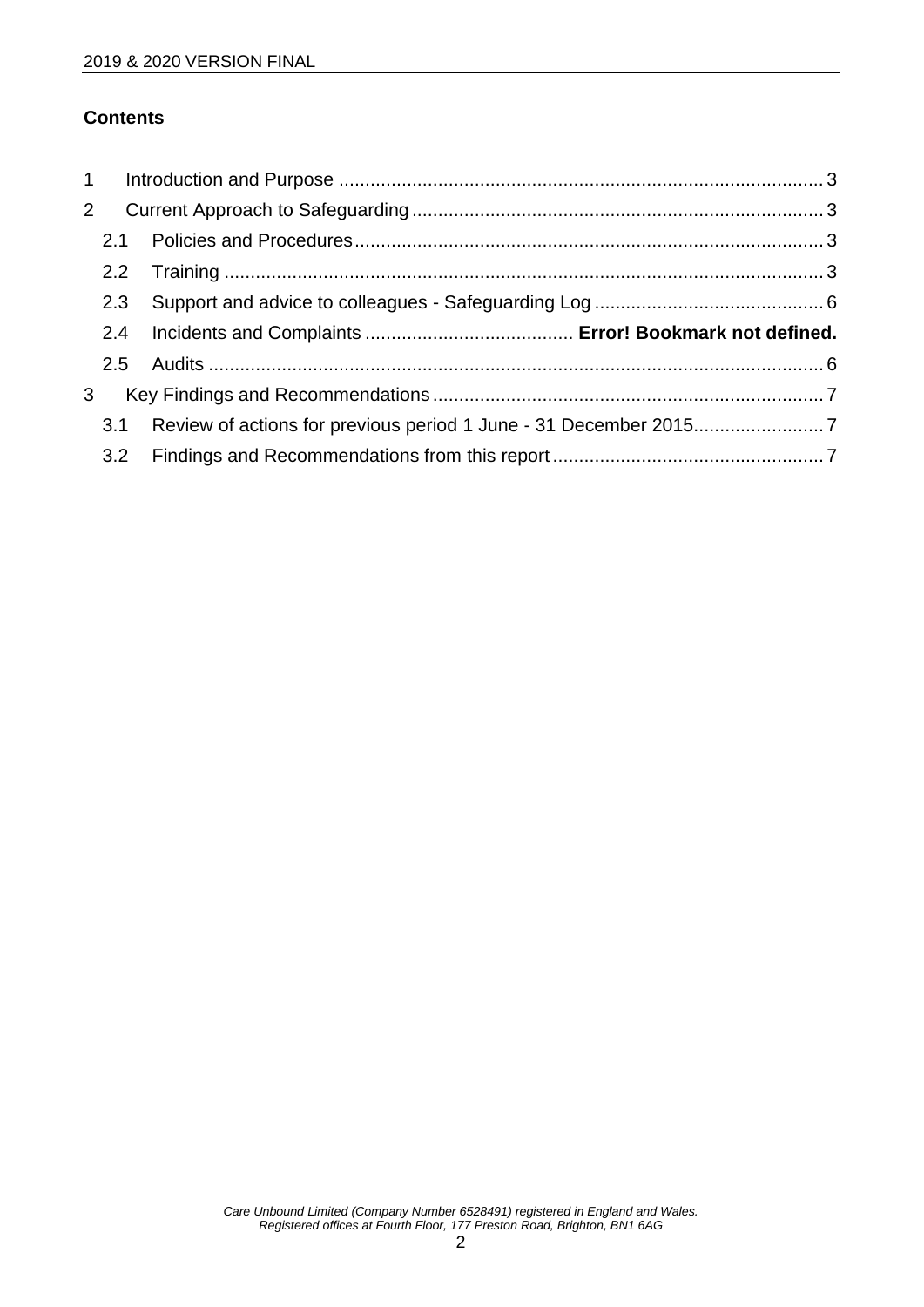# <span id="page-2-0"></span>**1 Introduction and Purpose**

The following report and action plan for Here has been submitted by the Safeguarding Manager.

Due to the Covid-19 pandemic, the timing of this report was impacted and as such the report covers a two-year period of Jan 2019 – Dec 2020.

The purpose of this report is to provide assurance to Here board that the services for which it is accountable are operating, responding appropriately and within best practice guidelines with regards to the safeguarding of vulnerable adult and children.

Colleagues in all parts of the organisation and within every service may have to respond to a situation where a vulnerable adult or child is subject to potential abuse or neglect. It is the Board's responsibility to assure itself that the culture, systems, and processes are in place to enable colleagues to act in the best interest of the child or adult and are well supported in doing so.

# <span id="page-2-1"></span>**2 Current Approach to Safeguarding**

HERE uses the following mechanisms to identify and deal with any issues that may arise, as they arise.

#### <span id="page-2-2"></span>**2.1 Policies and Procedures**

Responding to safeguarding concerns is likely to be an infrequent occurrence for most colleagues in Here services. These policies not only articulate role responsibilities but provide guidance to colleagues should a situation arise. All colleagues are made aware of the Policy during their induction to the organisation. It is therefore important to ensure the organisations policies and procedures are up to date, to reflect best practice, incorporate legislative changes and the developments in the local health economies we work in. To this the Safeguarding Manager reviews the policy on an annual basis. The annually reviewed Safeguarding policies accompany this report and require Board ratification.

# <span id="page-2-3"></span>**2.2 Training**

People's awareness of who is considered a vulnerable person, what constitutes abuse, what to look out for, what colleague's responsibilities are and how to respond in a safeguarding situation is important.

All colleagues, whether employed or on contract are required to undertake statutory and mandatory training. Safeguarding training is provided by an e-learning on-line package. This training package has been nationally assessed as complying with guidelines and is regularly reviewed and updated by the training provider.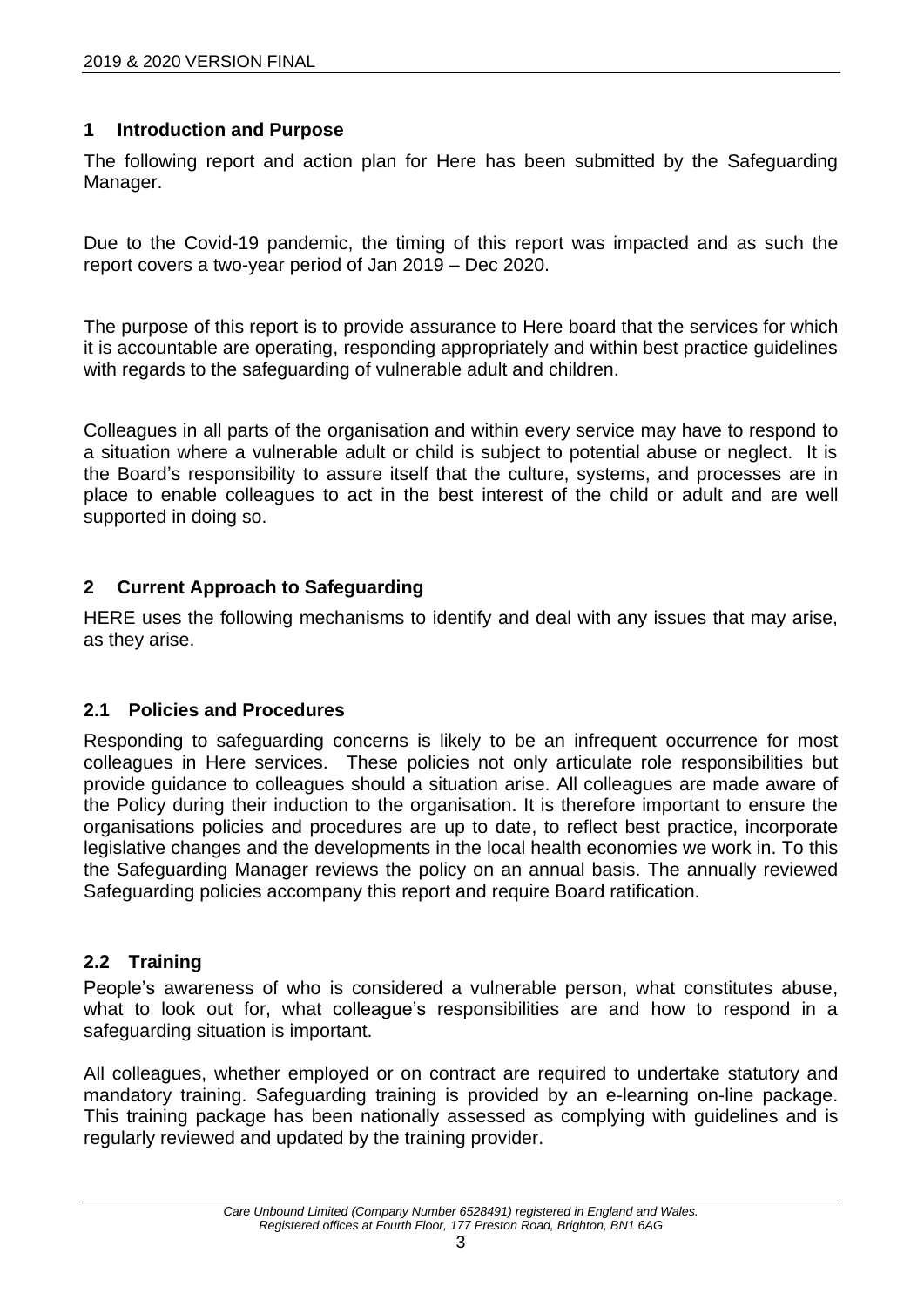#### 2019 & 2020 VERSION FINAL

At the start of a clinician's employment or contract a Governance Assurance form is completed by the relevant services Clinical Director and evidence of statutory and mandatory training already undertaken is gathered. The training policy dictates that at the time of new recruitment or contract start, evidence of training having been undertaken must not be more than 12 months old. This applies to all Clinical personnel, regardless of their employment/contract status.

All new starters are required to complete all training requirements within their first month of starting work with Here. Here safeguarding training requirements are as follows:

#### **Safeguarding Child Training**

| People who should carry out Safeguarding<br>Children and Young People (SGC) training<br>Level 1, Level 2a and Level 3 | The Safeguarding Manager, every three<br>years<br>Clinical personnel that see children |
|-----------------------------------------------------------------------------------------------------------------------|----------------------------------------------------------------------------------------|
| People who should carry out Safeguarding<br>Children and Young People (SGC) training<br>Level 1 and Level 2a          | All clinical personnel – both employed and<br>on contract, every three years           |
| People who should carry out Safeguarding<br>Children and Young People (SGC) training<br>Level 1                       | All non-clinical personnel - both employed<br>and on contract every three years        |

#### **Safeguarding Vulnerable Adults Training**

| People who should carry out Safeguarding   All colleagues, both employed or | on l                                         |
|-----------------------------------------------------------------------------|----------------------------------------------|
| Adults-Level 1                                                              | contracts with Here - every three years      |
| People who should carry out Safeguarding                                    | All clinical personnel, both employed and on |
| Adults training - Level 1 and Level 2                                       | contracts with Here – every three years      |

The current status of all services and Here training levels overall are shown in the HR managers folder in Power BI. All managers have access to this folder. HR sends the training reminders once a month from the online matrix which will alert colleagues that they need to complete their safeguarding training. Upon completion of the training colleagues must send HR a copy of their certificate as evidence for the report to be updated.

Training data is monitored service managers and the Continuous Quality Improvement (CQI) Group on monthly basis and is reported to Board quarterly in the Quality Update Report. We are working towards a minimum target of 85% of all colleagues trained at any one time.

Reporting training analysis is shown below. Please note all training figures reported are from 1st December 2019 & 2020.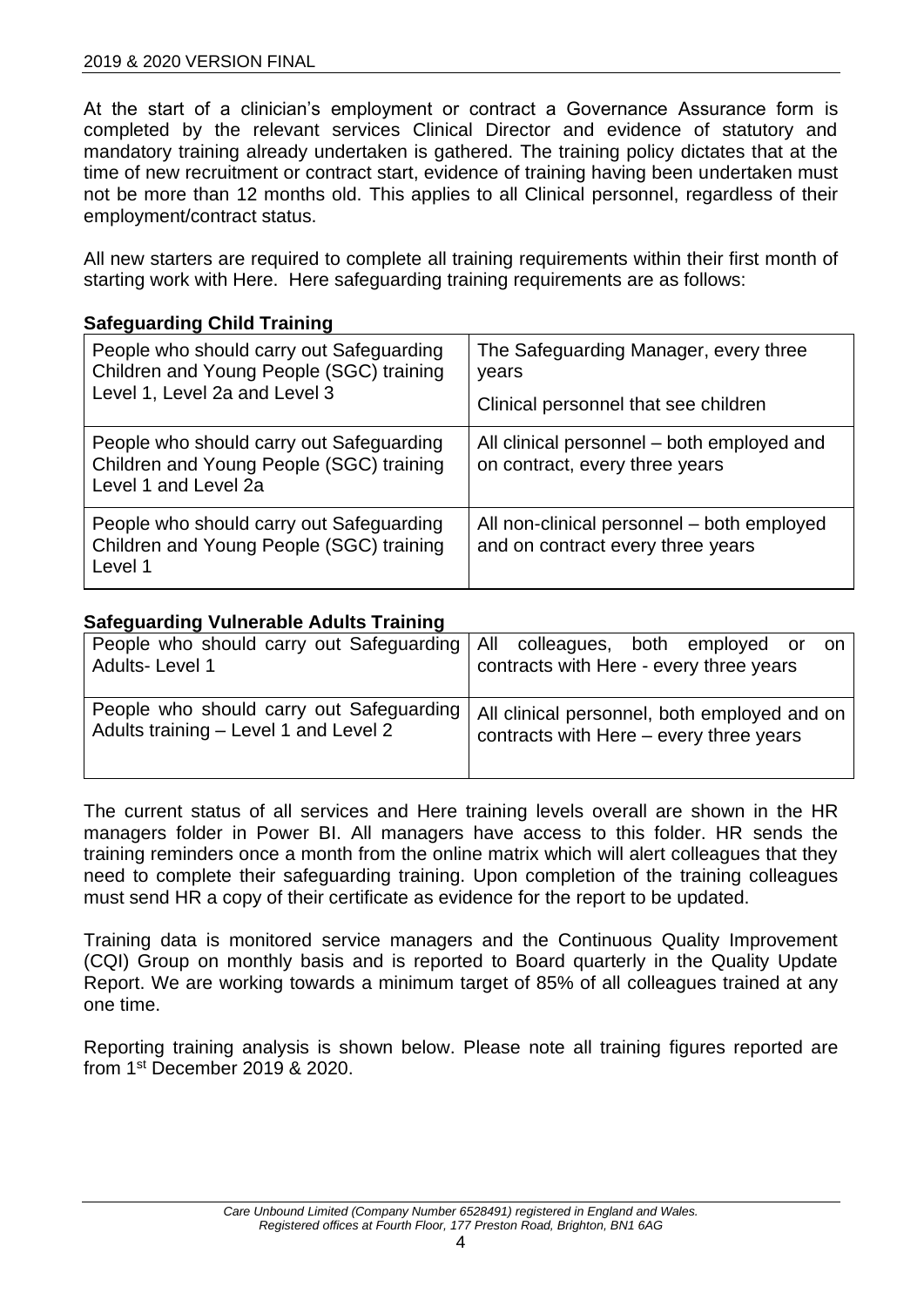The below table shows the organisations compliance on safeguarding training for 2019 &  $2020$ 

|      | <b>Total Training Compliance</b><br>for Here |
|------|----------------------------------------------|
| 2019 | 91%                                          |
| 2020 | 95%                                          |

The below table shows the breakdown at a service level on all safeguarding training by service for 2019 & 2020:

|      | <b>Safeguarding Training Compliance</b> |            |            |              |
|------|-----------------------------------------|------------|------------|--------------|
|      | <b>MSK</b>                              | <b>MAS</b> | <b>IAS</b> | <b>BVVFH</b> |
| 2019 | 97%                                     | 100%       | 73%        | 75%          |
| 2020 | 97%                                     | 95%        | 87%        | 84%          |

The below table further details service training compliance by safeguarding training levels for 2019 & 2020:

|                                                              |          | <b>MSK</b> |          | <b>MAS</b> | <b>IAS</b> |          | <b>Benfield</b> |          |
|--------------------------------------------------------------|----------|------------|----------|------------|------------|----------|-----------------|----------|
| <b>Breakdown of Safeguarding</b><br><b>Training by Level</b> | $Dec-19$ | $Dec-20$   | $Dec-19$ | $Dec-20$   | $Dec-19$   | $Dec-20$ | $Dec-19$        | $Dec-20$ |
| Safeguarding Adults Level 1                                  | 98%      | 97%        | 100%     | 100%       | 70%        | 92%      | 88%             | 90%      |
| Safeguarding Adults Level 2                                  | 100%     | 95%        | 100%     | 67%        | 100%       | 50%      | 75%             | 92%      |
| Safeguarding Children Level 1                                | 95%      | 97%        | 100%     | 100%       | 70%        | 92%      | 69%             | 90%      |
| Safeguarding Children Level 2                                | 87%      | 95%        | 100%     | 100%       | 100%       | 50%      | 88%             | 92%      |
| Safeguarding Children Level 3                                |          |            |          |            |            |          | 50%             | 50%      |

# **ACTION REQUIRED**

Clinician safeguarding levels overall are above the agreed target of 85%, however Safeguarding Children Level 3 is below target at 50%. The BVHH is a small team where compliance can be significantly impacted by a small number of staff and this should be considered when analysing the data.

The CQI team will support services to plan training throughout the year and prior to expiration to mitigate this issue. As the standardised approach for Here, particular attention and support will be given to ensure new members of staff complete mandatory training as part of their induction.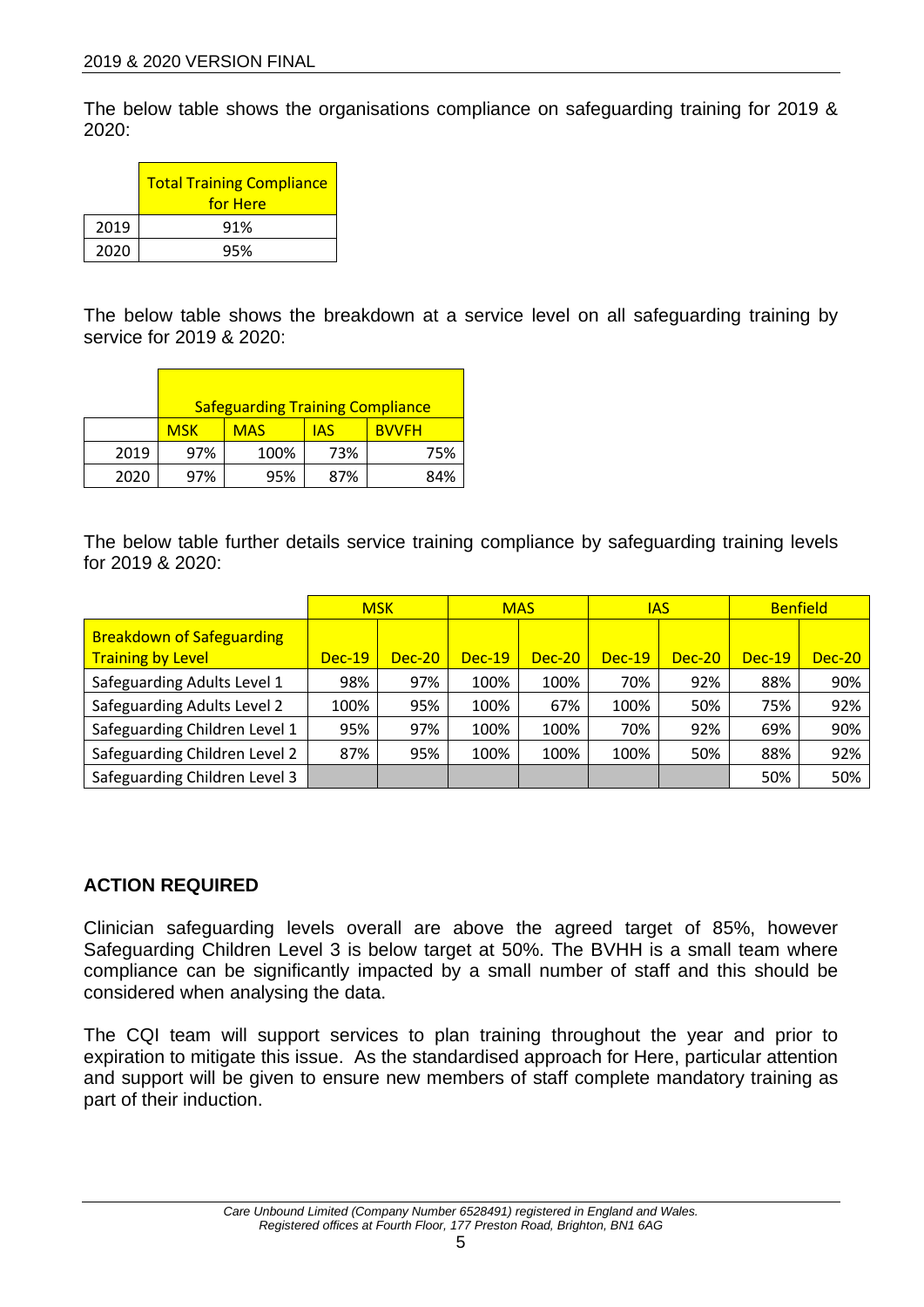# <span id="page-5-0"></span>**2.3 Support and advice to colleagues**

Should a colleague have a situation where they need support and advice beyond their service lead, the Safeguarding Manager and/or CQC registered Managers are available to provide this. Safeguarding experts within the CCG, SPFT or SCFT are also available to these colleagues should they be required.

# **2.3.1Audit of Incidents and Complaints**

The annual audit of incidents and complaints for the following services identified the following types of safeguarding incidents or complaints for the period 2019 & 2020.

|      | <b>Safeguarding Incident and Complaints</b>  |  |  |     |
|------|----------------------------------------------|--|--|-----|
|      | <b>Wellbeing</b><br><b>MSK</b><br><b>MAS</b> |  |  | IAS |
| 2019 |                                              |  |  |     |
| 2020 |                                              |  |  |     |

# <span id="page-5-1"></span>**2.4 Audits**

An annual audit of the safeguarding alerts and incidents identified that:

- MSK are using Datix to log safeguarding incidents but the process needs reviewing.
- As an organisation incidents, complaints and alerts are being logged in a different manner across services at times.
- MAS have their own safeguarding spreadsheet where they log all safeguarding alerts including the actions taken and this is saved on the S drive.
- We could improve the clarity of processes and criteria for the logging of incidents and complaints and where safeguarding alerts should be tracked/logged.

# **ACTION REQUIRED:**

The organisation underwent a transition to Datix for Incident & Complaint reporting, the Safeguarding Manager and Quality Coach will review auditing procedures for who can access safeguarding incidents. Completing this report and discussions at CQI meetings have identified an opportunity to share learning from safeguarding concerns and safeguarding will now be a standing item on the CQI agenda to enhance advice and guidance support available for colleagues.

The table below shows the number of adult safeguarding alerts raised during the period of 2019 & 2020:

|      | <b>Adult Safeguarding Alerts Raised</b> |           |            |     |
|------|-----------------------------------------|-----------|------------|-----|
|      | <b>MSK</b>                              | Wellbeing | <b>MAS</b> | IAS |
| 2019 |                                         |           | 18         |     |
| 2020 |                                         |           |            |     |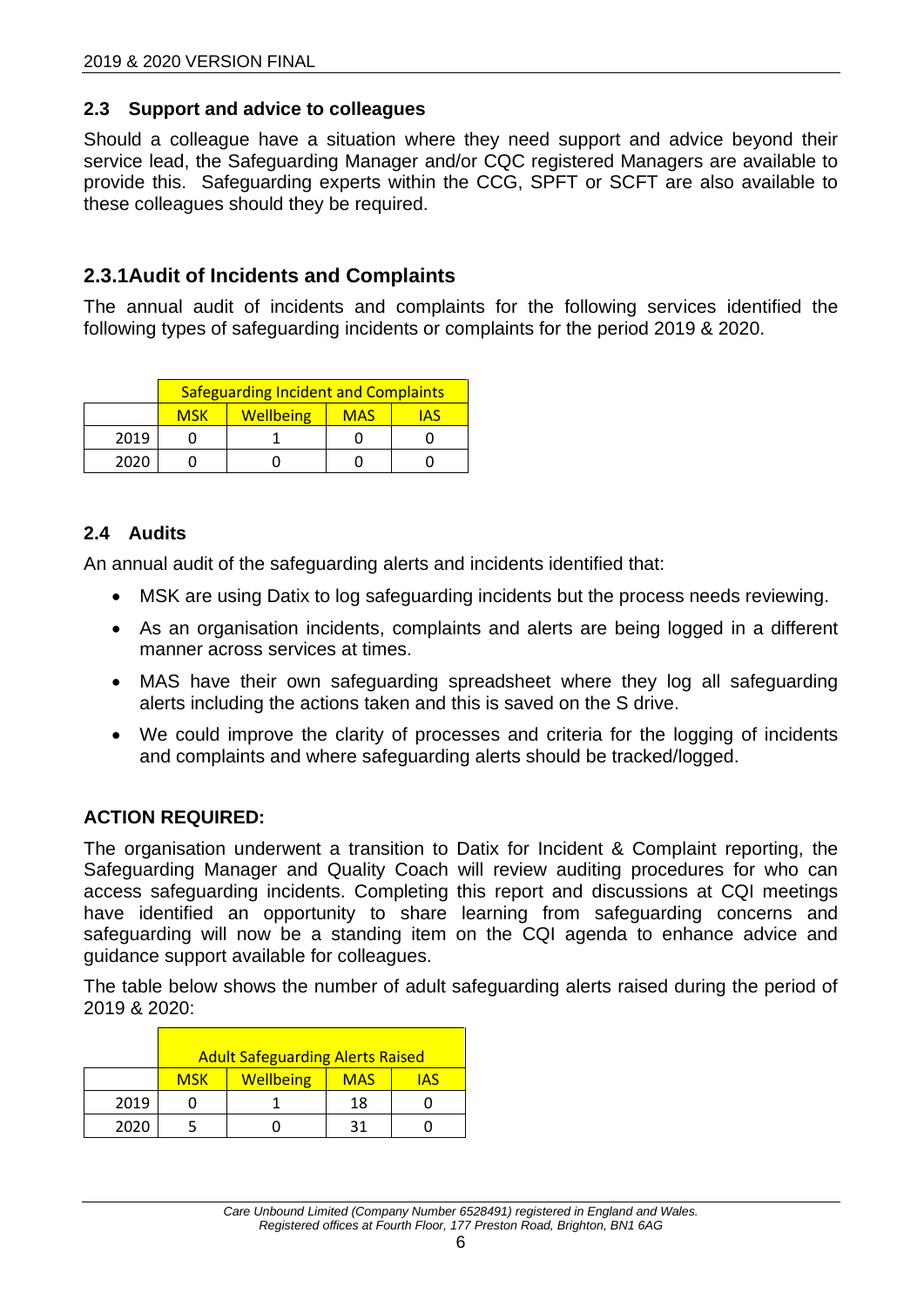The table below shows the number of children safeguarding alerts raised during the period of 2019 & 2020:

|      | <b>Children Safeguarding Alerts Raised</b> |                  |            |            |
|------|--------------------------------------------|------------------|------------|------------|
|      | <b>MSK</b>                                 | <b>Wellbeing</b> | <b>MAS</b> | <b>IAS</b> |
| 2019 |                                            | 24               |            |            |
| 2020 |                                            |                  |            |            |

#### <span id="page-6-0"></span>**3 Key Findings and Recommendations**

#### <span id="page-6-1"></span>**3.1 Review of actions for previous report**

| <b>Objective</b>                                                                                                                                       | <b>Update</b>                                                                                                                                                                                                                                                         |
|--------------------------------------------------------------------------------------------------------------------------------------------------------|-----------------------------------------------------------------------------------------------------------------------------------------------------------------------------------------------------------------------------------------------------------------------|
| Ensure a minimum of 85% compliance of<br>required safeguarding training at any one<br>time                                                             | All training was above the 85% target,<br>however when broken down into levels it<br>identified that Safeguarding Children Level 3<br>is below target at 50%. This training is only<br>done by BVHH GPs; work is needed to<br>ensure this reaches the minimum target. |
| Pay particular attention to ensuring new<br>of staff complete mandatory<br>members<br>training as part of their induction.                             | The organisation developed and rolled out a<br>new on boarding process and training is<br>included within this.                                                                                                                                                       |
| Publish this report on the Here website.                                                                                                               | This was complete for 2016 following the<br>Boards approval. These reports have been<br>diarised annually and as part of this process<br>will be published on the website once<br>approved.                                                                           |
| All staff colleagues to be made aware, via<br>Middles, of the Safeguarding Manager role<br>and advice available                                        | This role needs continual promotion. As part<br>of the CQC preparation posters were put up<br>around the office with the Safeguarding<br>Managers details.                                                                                                            |
| All safeguarding incidents to be logged<br>with the prefix [Safeguarding]. Incident log<br>to be reviewed to include a drop down for<br>'Safeguarding' | The idea of adding a prefix for all<br>safeguarding in Datix was taken forward by<br>the project team and this drop down should<br>be selected when required.                                                                                                         |

#### <span id="page-6-2"></span>**3.2 Findings and Recommendations from this report**

The 2019 & 2020 review of safeguarding arrangements within the organisation and the below outlines areas for development.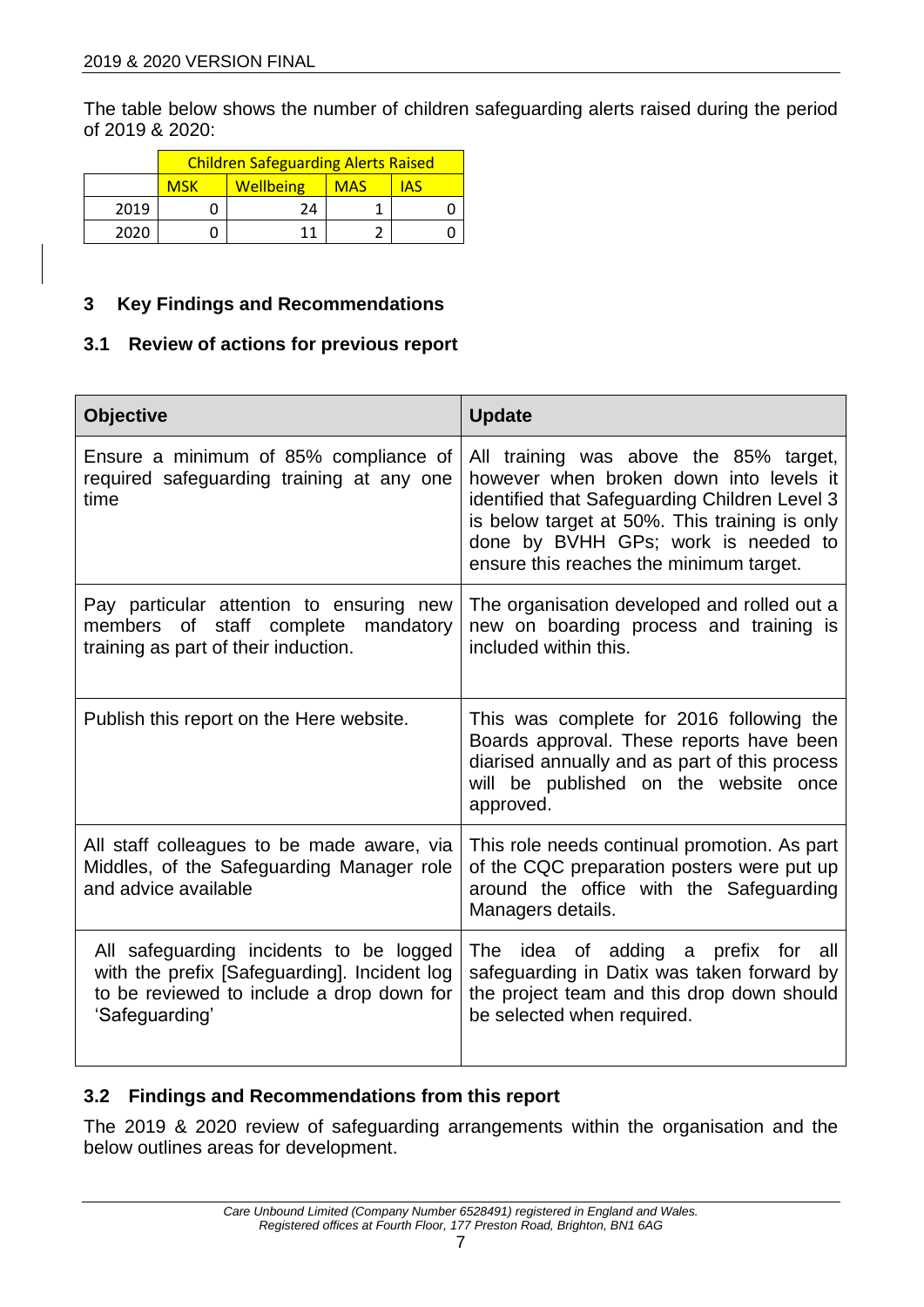# **A central register of safeguarding alerts and analysis of activity**.

As part of the data gathering process for this report it was noted a central log would improve visibility and analysis of safeguarding incidents.

#### **Recommendation**:

- The organisation should explore using SystmOne to establish a Safeguarding template that could be embedded into all Here clinical services. This would allow all safeguarding information to be held within an encrypted system therefore enhancing data security. Recording in this way would further enhance visibility of alerts raised and provide a level of reporting that would be in line with the current high standards seen within Here's clinical services.
- An additional benefit of the migration into SystmOne, is that data could be shared electronically with other healthcare providers as we currently do within some of Here's services. Safeguarding Adults Reviews frequently highlight failures between safeguarding partners in terms of effective communication, recording and sharing information and collaborative working. While the appropriate sharing of information is a key aspect of safeguarding, the organisation will need to consider this while ensuring compliance with the Data Protection Act 2018 and the General Data Protection Regulation 2018, the Human Rights Act 1998 and the Crime and Disorder Act 1998.
- To support exploration of this issue it is recommended that the organisation lean into the expertise within such groups as the Sussex Wide Independent Safeguarding Group, Brighton and Hove Adult Safeguarding Board in addition to safeguarding teams within local Trusts and CCGs. An additional resource available to all is the Intercollegiate Document: Adult Safeguarding: Roles and Competencies for Health Care Staff.

# **Training and Learning.**

The organisational mandatory safeguarding training is provided through E-Learning for Health and this is a widely accessed training platform used within the NHS. While the current training provided is sufficient to meet the needs, there is benefit from exploring multidisciplinary training within the local healthcare system. B&H council provide free training that brings healthcare workers together in a classroom-based training session. While the content is comparable to our online training, there is added benefit from hearing the lived experience of healthcare workers who operate other services sectors that would be beneficial to both service and organisational safeguarding leads. Attending Trust training through existing partnerships would also likely deliver similar benefits.

#### **Recommendation:**

• Service Safeguarding Leads to attending MDT training sessions provided by B&H Council and our local Trust that may enhance learning and deepen colleagues understanding and awareness of safeguarding.

#### **Internal Processes.**